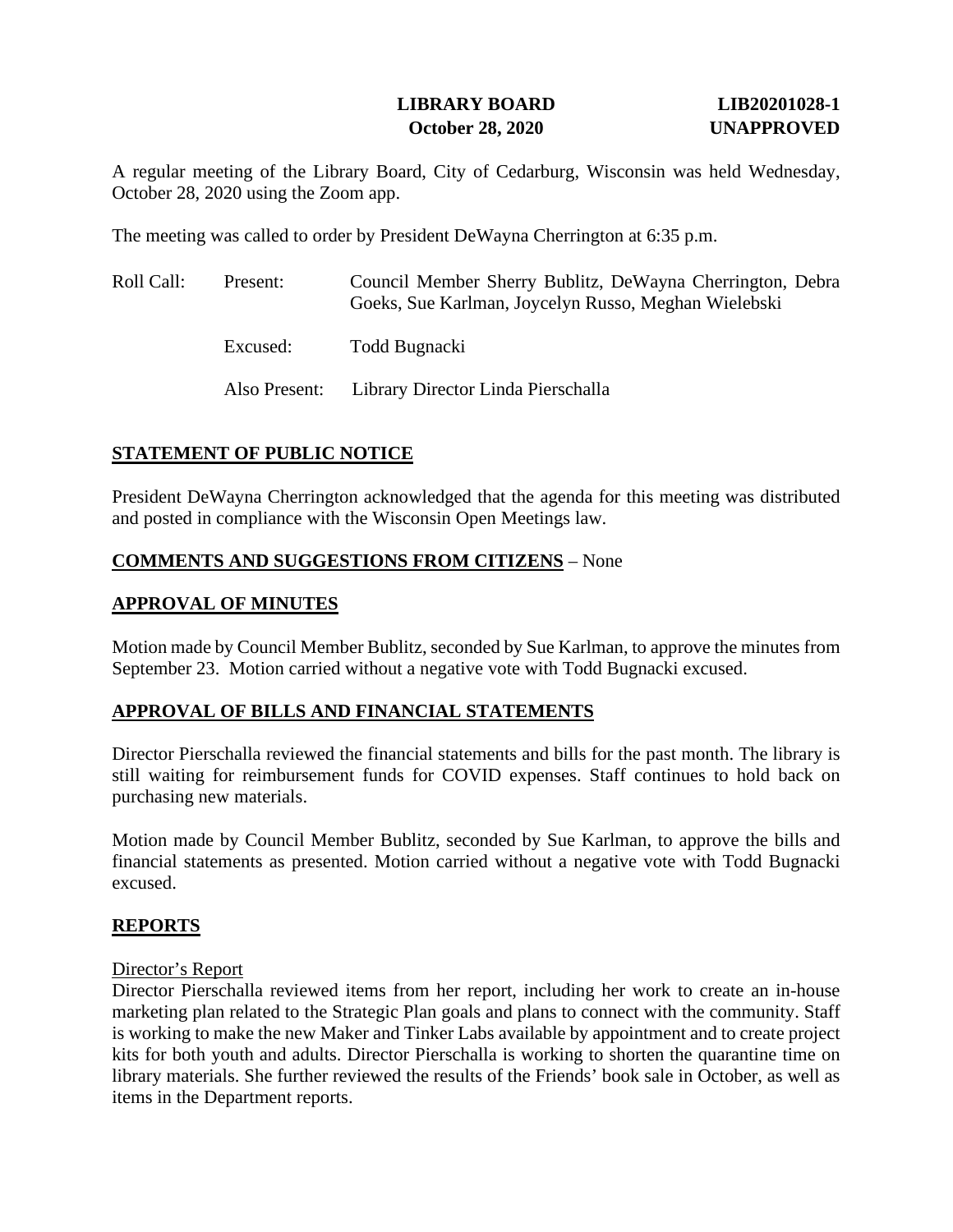## **LIBRARY BOARD LIB20201028-2 October 28, 2020 UNAPPROVED**

On the budget, there will be a very large health insurance increase overall and all City Departments are being asked to look for budget cuts. In addition to the City's contribution, money from the fund balance will be needed to meet 2021 budget projections.

#### School Report

Director Pierschalla shared a school report sent to her by Todd Bugnacki. Text is attached to these minutes.

The Board discussed whether the regular day of the Board meeting should be changed to better accommodate Todd Bugnacki's schedule; DeWayna will contact Mr. Bugnacki about this. It is unclear whether a better day can be found considering current circumstances.

## **NEW BUSINESS**

#### **Consider Library Operation Dates for December 26 and 27; and Action Thereon**

Director Pierschalla asked the Board to consider closing the Library on December 24-27, reopening on Monday December 28. This would be different than the original plan to close only on December 24 and 25. (The January 2021 schedule would not change.) Discussion of which libraries are re-closing or limiting their hours due to rise in COVID infections. After discussion, trustees agreed to leave the hours unchanged and monitor the situation.

The Board agreed to change the dates of the November and December meetings to accommodate the holidays. Those meetings will be November 18 and December 16, respectively.

Director Pierschalla recommended Medici TV and will share a link with Board members, so that it can be tested with a view, to adding to the Library's database selection.

## **ADJOURNMENT**

Motion made by Council Member Bublitz, seconded by Meghan Wielebski, to adjourn the meeting at 8:00 p.m. Motion carried without a negative vote with Todd Bugnacki excused.

> Debra Goeks Secretary

adk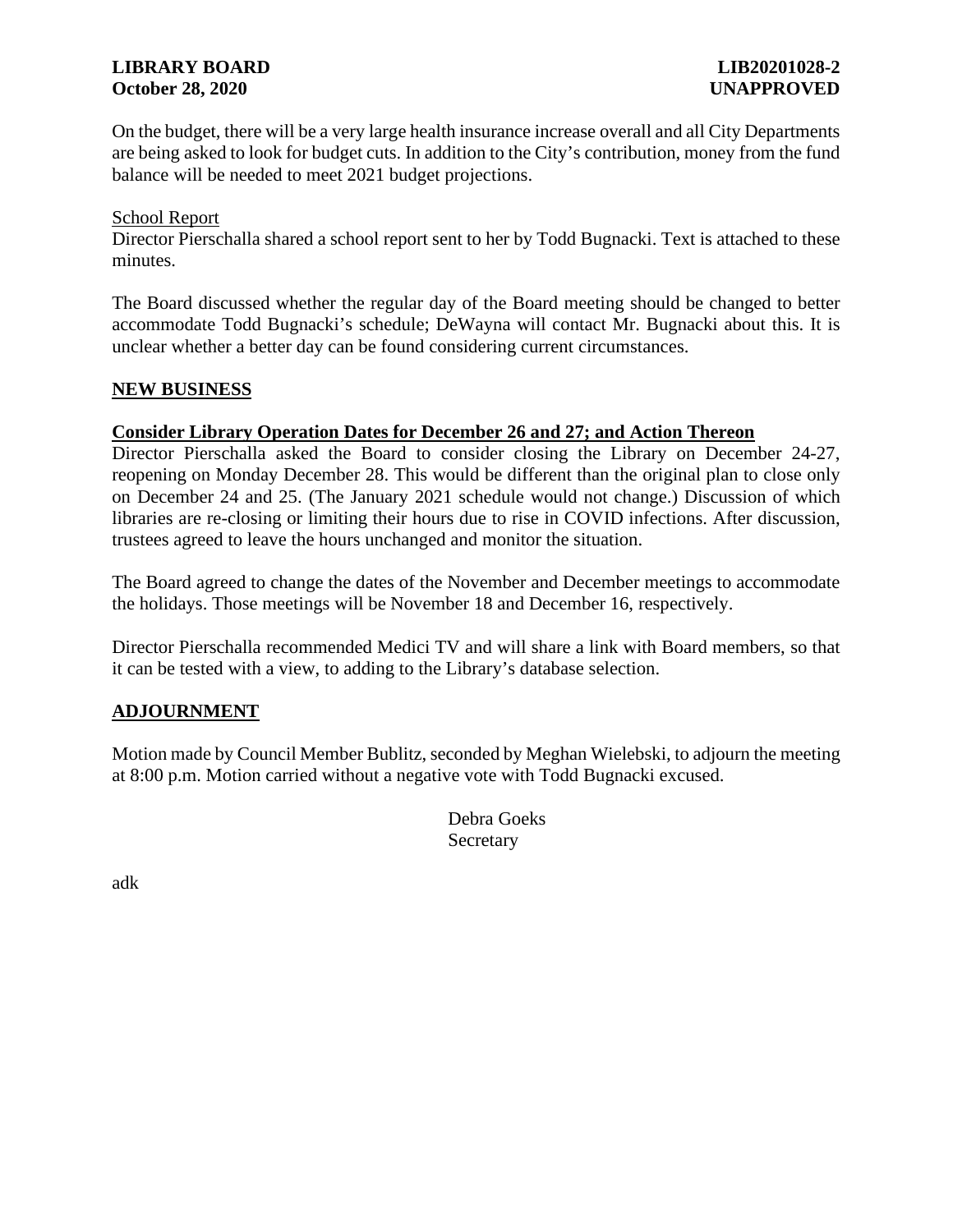#### **October 28, 2020**

## **Cedarburg High School**

At Cedarburg students are able to do virtual check out, this has helped us continue circulation of materials but also to keep our students and staff safe. We modeled our practice after CPL. The students request the materials online and then IMC staff will pull the materials, email the students, and then wrap them for privacy. They are then available for pick up at their convenience. A reminder about our ebook and audiobook service, Overdrive has also helped with access to materials for students and staff. We have also updated our subscription to include GALE in Context for educators and the staff will receive video training on how to use the site to locate and utilize standards aligned supplementary materials. This subscription is in addition to the GALE in context High School database that has been utilized the last year at the high school.

## **Webster Middle School**-

While we have beautiful new spaces, they are not 100% open to students and staff quite yet. We are continuing virtual checkout of materials, the students look at Destiny and request a material, the material is pulled by library staff and then delivered to the students Comm Arts teacher. Think of it as "UberReads"! Sixth and Seventh graders are in their unit on small group/companion reading so we are also promoting the use of the Cedarburg Public Library to find extra or multiple copies of a material.

Digital Citizenship week was early October. At Webster, some grade levels completed Information Literacy lessons, which concluded the first lesson on Digital Citizenship for the 2020-2021 school year for all grade levels. A digital activity board that contained resources and games to spark conversations was sent home to all families. We will soon be making promotional materials for parents to learn more about the CPL library card opt in option. As always the WMS IMC website is updated each month to reflect new materials, resources, etc.